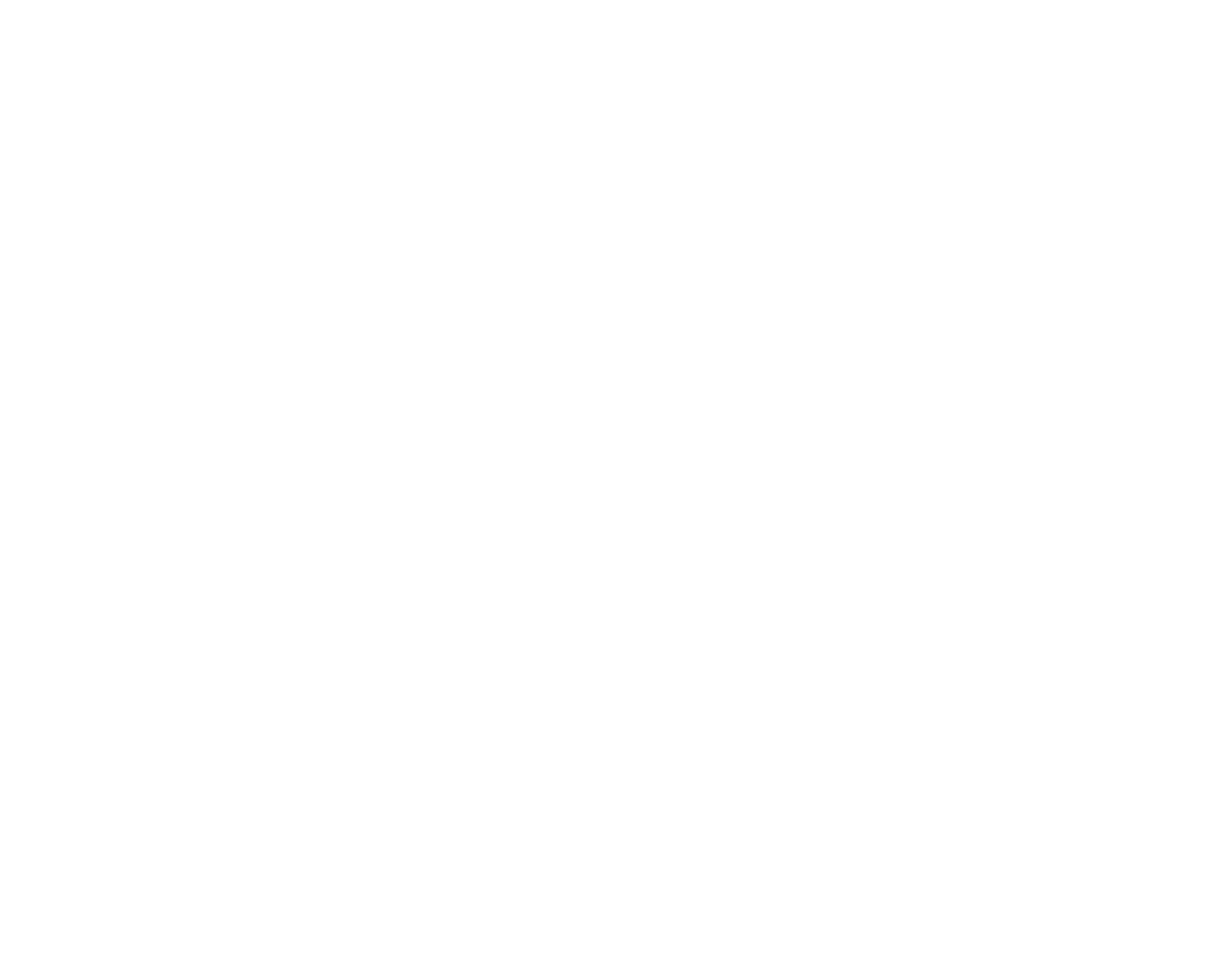## **Contents**

References And Suggested Readings  $\dots\dots\dots\dots$ 8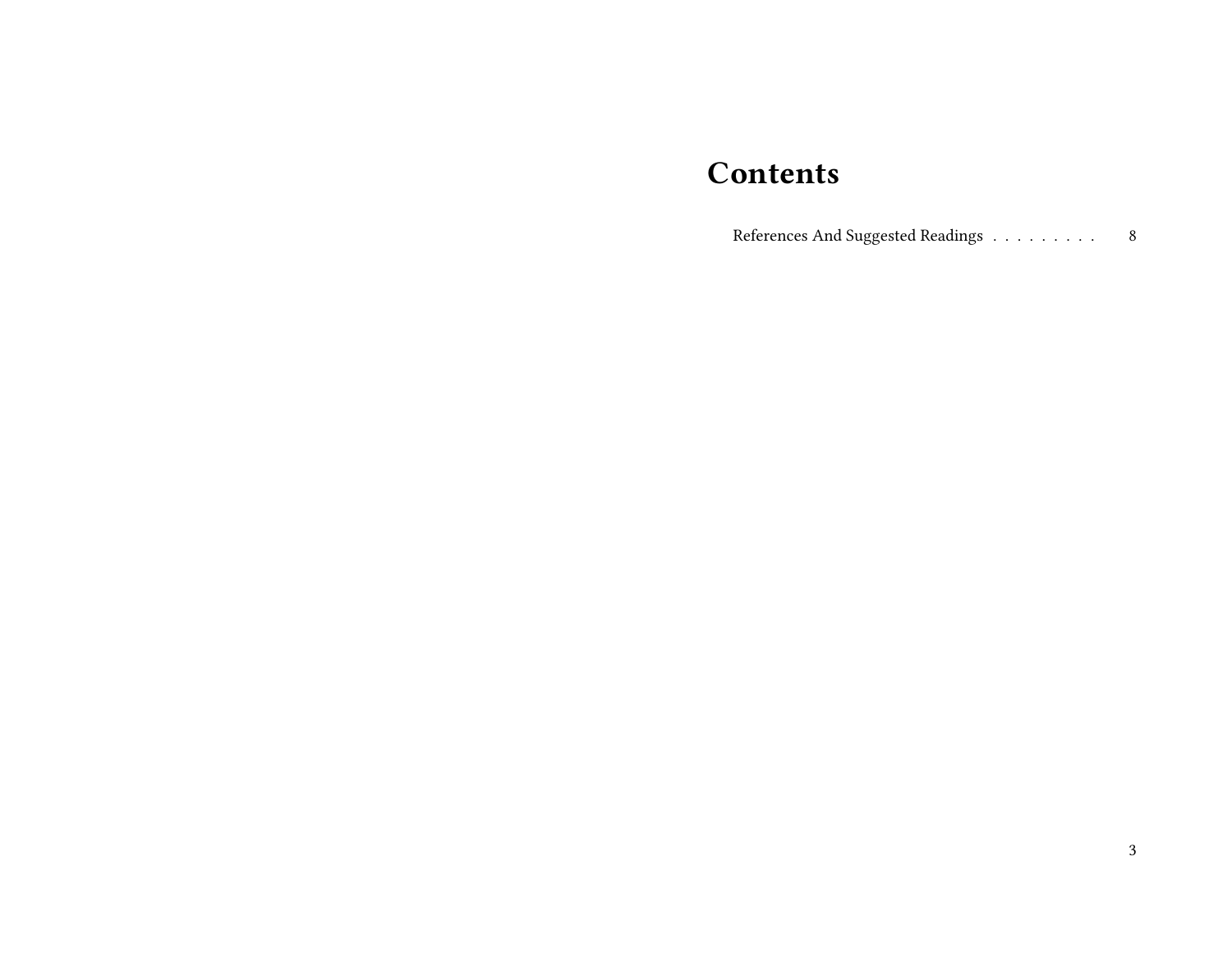Avrich, P. (Ed.) (1973) *The Anarchists in the Russian Revolution*. London: Thames & Hudson.

Avrich, P. (2005) *The Russian Anarchists*. Edinburgh: AK Press. Maksimov, G. P. (1999) *Syndicalists in the Russian Revolution*. Los Angeles: ICC.

Rabinowitch, A. (1991) *Prelude to Revolution*. Bloomington: Indiana University Press.

Skirda, A. (2000) *Les Anarchistes russes, les soviets et la révolution de 1917*. Paris: Editions de Paris.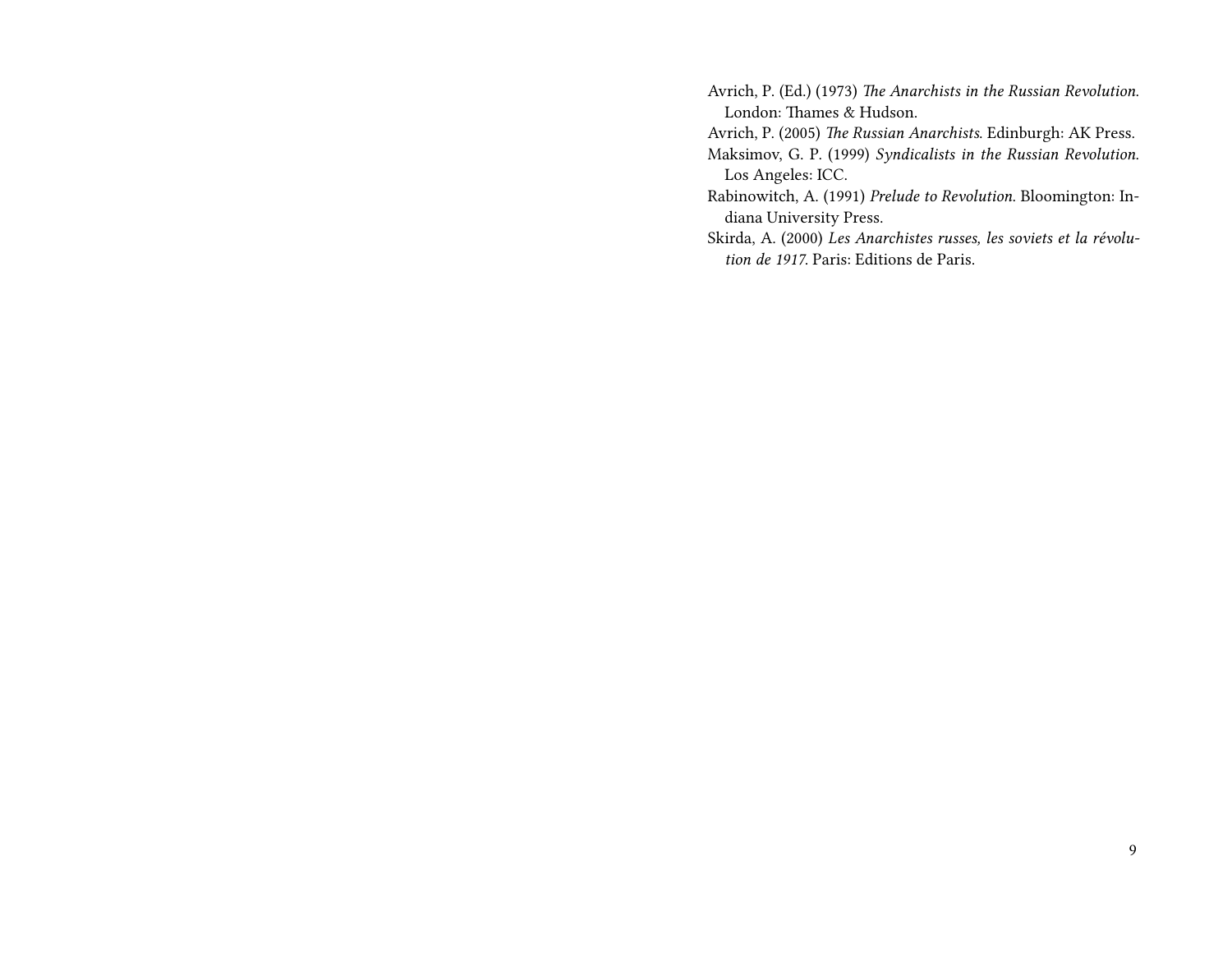murdered by the Bolsheviks or suffered many years in prisons or camps. As the French anarchist Louis Mercier Vega (1914– 77) noted: "In most of the eyewitness accounts of the prisons and camps the anarchists feature, intractable, attached to their convictions, hard like pebbles polished by cruelty and bad treatment." There appears to have been some anarchist involvement in the uprising at the Siberian slave labor camp of Vorkuta in 1953, with the black flag flying.

In exile, some anarchists like Makhno and Arshinov began to argue that the failure of anarchism in Russia was due to chronic disorganization. Whilst anarchism had widespread sympathy there, it had failed to take advantage of this and had succumbed to its Bolshevik rival.There was heated and acrimonious debate over this in exile circles.

Anarchist groups began to appear in the 1980s and 1989 saw the establishment of the Confederation of Anarchosyndicalists (KAS), with groups across Russia. Today, several small and divided anarchist groupings exist in Russia: KRAS (the Russian section of the International Workingmen's Association, IWA), Autonomous Action (AD), and the Association of Anarchist Movements (ADA). Putin's Russia has not been a favorable environment for the growth of anarchism, and there is much ideological confusion within anarchist ranks.

SEE ALSO: Anarchism, Poland ; Anarchocommunism ; Anarchosyndicalism ; Bakunin, Mikhail Alexandrovich (1814– 1876) ; Bolsheviks ; Kronstadt Mutiny of 1921 ; Kropotkin, Peter (1842–1921) ; Makhno, Nestor (1889–1935) ; Nechaev, Sergei (1847–1882) ; Russia, Revolution of 1905–1907 ; Russia, Revolution of February/March 1917 ; Russia, Revolution of October/November 1917 ; Soviet Union, Fall of

## **References And Suggested Readings**

Despite the fact that two of the most important theoreticians of anarchism, Mikhail Bakunin and Peter Kropotkin, were Russian, anarchism in that country never really developed as a movement until after the beginning of the twentieth century. Whilst Bakunin made strenuous efforts to recruit among Russian exiles, no credible organization modeled on his ideas emerged in the home country during his lifetime.

Zemfir C. Ralli-Arbore (aka Z. K. Ralli, 1848–1933), a young Romanian born in Bessarabia within the Russian empire and an associate of Bakunin, set up a small group in Geneva, the Revolutionary Commune of Russian Anarchists, in 1873, but it was not until 1892 that Armenian doctor Alexander Atabekian (1868–ca. 1940), an associate of Kropotkin, established a group called the Anarchist Library. This group smuggled literature into Russia with very few short-term results. At the end of the 1890s, the Geneva Group of Anarchists took up this work again.

Unrest within the Russian empire in 1903 led to the establishment of the first viable anarchist grouping in Bialystok. This group, Bor'ba (Struggle), was composed of mainly Jewish young workers and students, disillusioned with what they saw as the gradualism of the Bund, the Jewish Social Democratic grouping, the Socialist Revolutionaries, and the Polish Socialist Party. Meanwhile, young associates of Kropotkin established the paper *Khleb I Volia* (Bread and Freedom) in Geneva, and it was smuggled across the borders into the empire. Yiddish anarchist papers from London also began to circulate in the Jewish Pale.

One of the principal architects of the nascent movement was Nikolai Rogdaev (ca. 1880–1932), who constructed groups in Briansk, Nezhin, and Ekaterinoslav and acted as a coordinator between many groups in Russia and the Ukraine. In 1903, there were 12 organizations in 11 towns; in 1904, 29 groups in 27 centers of the northwest, southwest, and south; in 1905, 125 groups and federations in 110 towns; in 1906, 221 in 155 towns; and in 1907, at the height of the movement, there were 255 groups